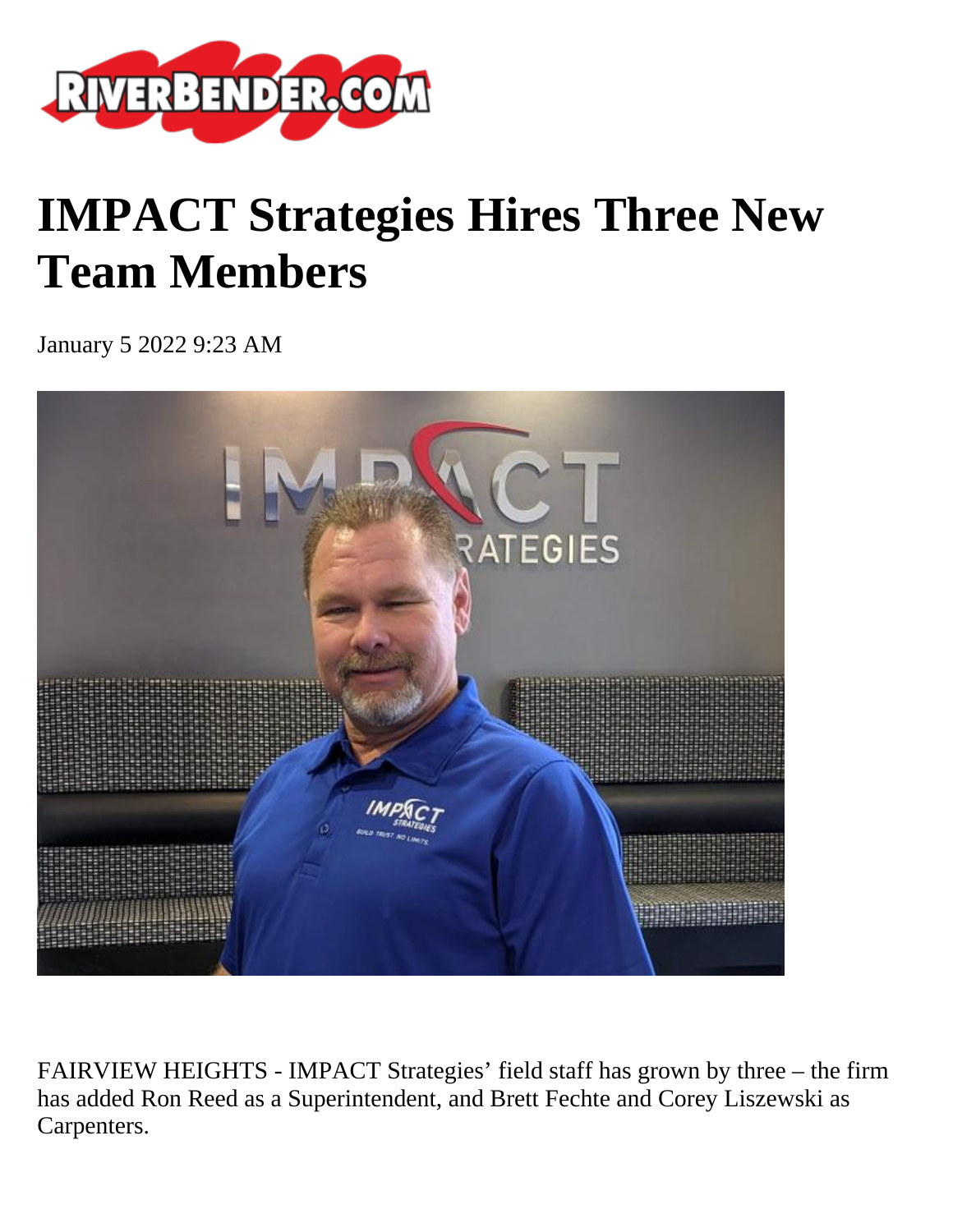Ron Reed is a 30+ year construction industry veteran, having worked primarily in residential and multifamily construction as a foreman. In his new position at IMPACT, his responsibilities will consist of all field operations including safety, quality control, daily scheduling of on-site work activities, and subcontractor coordination. An avid hockey and football fan, Ron also enjoys off-roading on his ATV or cruising on his motorcycle down the area's most scenic roads. He and his wife, Susan, live in Collinsville, IL.



Brett Fechte holds a bachelor's degree in criminal justice from the University of Missouri-St. Louis. He joins IMPACT Strategies after more than five years of working in exterior/interior carpentry construction. Fechte lives in Troy, Illinois with his wife, Katie.

Corey Liszewski brings nearly three years of experience in carpentry to his new position at the firm. He and his wife live in New Minden, Illinois. In his spare time, Corey enjoys music, target shooting, and all things vehicle-related.